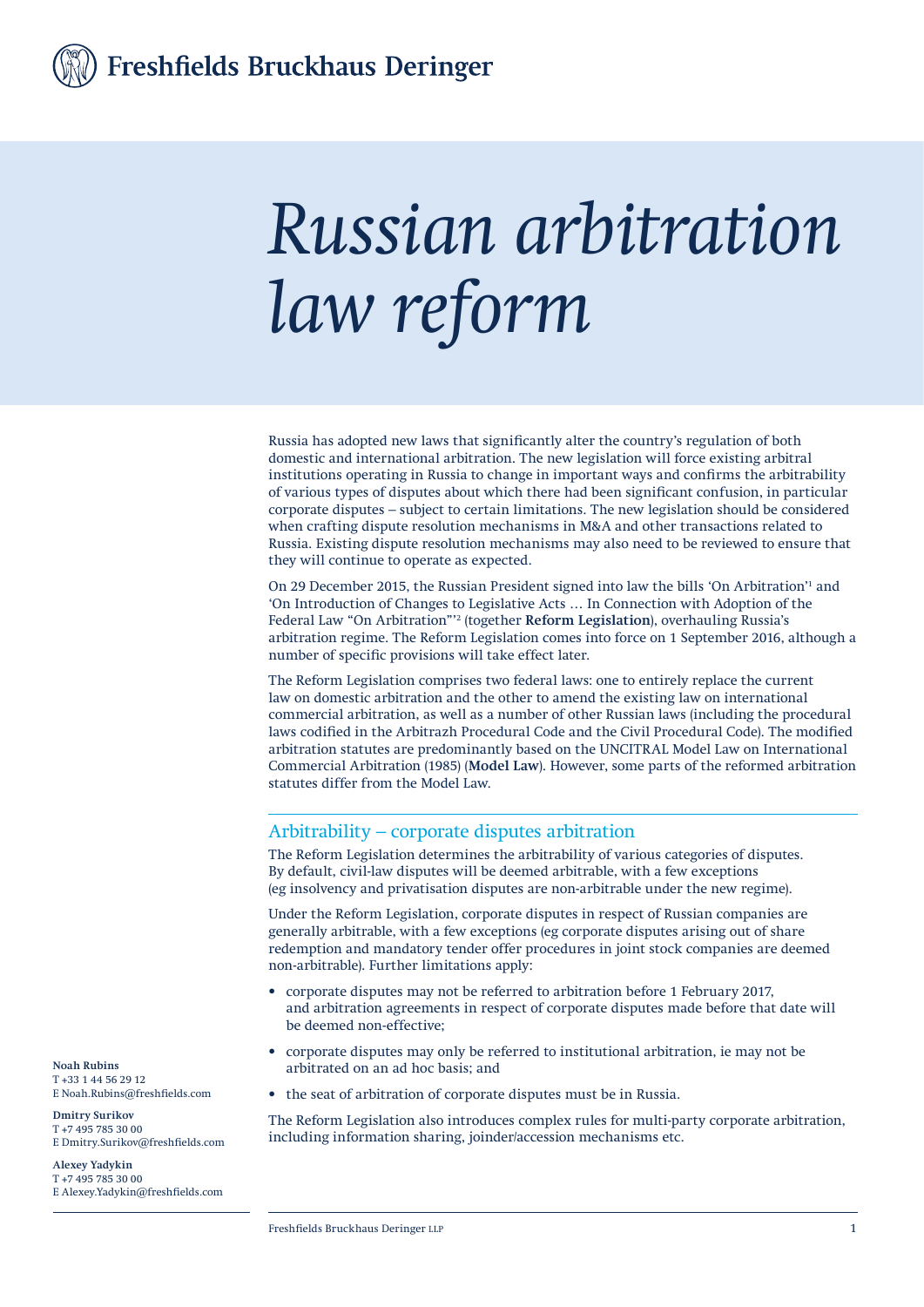#### Requirements for arbitral institutions

The Reform Legislation will bring a major shift in regulation of arbitral institutions administering disputes in Russia: it requires such institutions to change internal procedures and arbitral rules. Under the new regime, Russian arbitral institutions (except the International Commercial Arbitration Court (ICAC) and the Maritime Arbitration Commission (MAC)) will need to obtain a special permit from the Russian Government to administer arbitration. The government will grant such permits on the recommendation of a non-governmental advisory body, which is to be created for the purpose. The Reform Legislation introduces a number of administrative requirements for arbitral institutions; compliance will be tested in the process of permit issuance.

Administrative requirements are intended and designed to apply only to Russian institutions at first. Foreign arbitral institutions are not directly required to obtain a permit under the new regime, but arbitrations that they administer will only be recognised as 'institutional' for the purposes of the new law if they obtain the permit. This may be relevant to users of arbitration because the Reform Legislation provides a number of benefits to institutional arbitration over ad hoc arbitration, and only allows arbitration of Russian 'corporate disputes' by institutions.

The ambitious and far-reaching scope of the institutional reform leads to multiple potential complications for existing and future arbitrations. Accordingly, the Reform Legislation includes a complex set of novel transitional rules, relating in particular to the continuation of an arbitration proceeding under the reformed rules and/or before a reformed institution.

#### Procedural changes

A number of important changes were adopted in respect of the arbitral procedure, including new and extensive provisions on arbitration agreements and clauses, and the forms in which they may exist. Importantly, and unprecedented in Russian law, the Reform Legislation allows the introduction of arbitration clauses in charters (articles of association) of Russian companies (except public joint stock companies and companies with 1,000 or more shareholders). The Reform Legislation also formalises the principle that all doubts as to the validity of an arbitration agreement must be resolved in favour of its validity.

Another major change is that under the Reform Legislation, Russian state courts will be the assistance and supervision authorities in the meaning of the Model Law for both domestic and international arbitrations. This includes courts acting as the assistance and supervision authority in matters of arbitrator challenges and appointments, following the example of a number of leading arbitration jurisdictions.

However, it remains to be seen how the system will operate in practice (eg how courts will perform the nomination functions). In institutional arbitration only, parties will be allowed to 'opt out' and waive their right to apply to the assistance and supervision authorities. Parties to an institutional arbitration are also allowed to agree on the finality of the award/waiver of the right to apply for the setting aside of an award.

In addition to the changes in arbitral procedures, the Reform Legislation introduces a number of changes to the Russian civil litigation rules dealing with various types of arbitration-related proceedings, such as recognition and enforcement and setting-aside cases. This includes new detailed provisions on courts' support in evidence gathering in aid of arbitrations, as well as new rules on judicial assistance and supervision in respect of arbitrator nominations and challenges. In addition, the Reform Legislation introduces changes to the existing rules (eg in respect of territorial jurisdiction and timing of arbitration-related proceedings). Of note is the reduced one-month statutory time limit for hearing the set-aside requests and requests for recognition and enforcement, which applies from 1 January 2017.

**Noah Rubins** T +33 1 44 56 29 12 E Noah.Rubins@freshfields.com

**Dmitry Surikov** T +7 495 785 30 00 E Dmitry.Surikov@freshfields.com

**Alexey Yadykin**  $T + 74957853000$ E Alexey.Yadykin@freshfields.com

1 Federal Law of 29 December 2015 No. 382-FZ 2 Federal Law of 29 December 2015 No. 409-FZ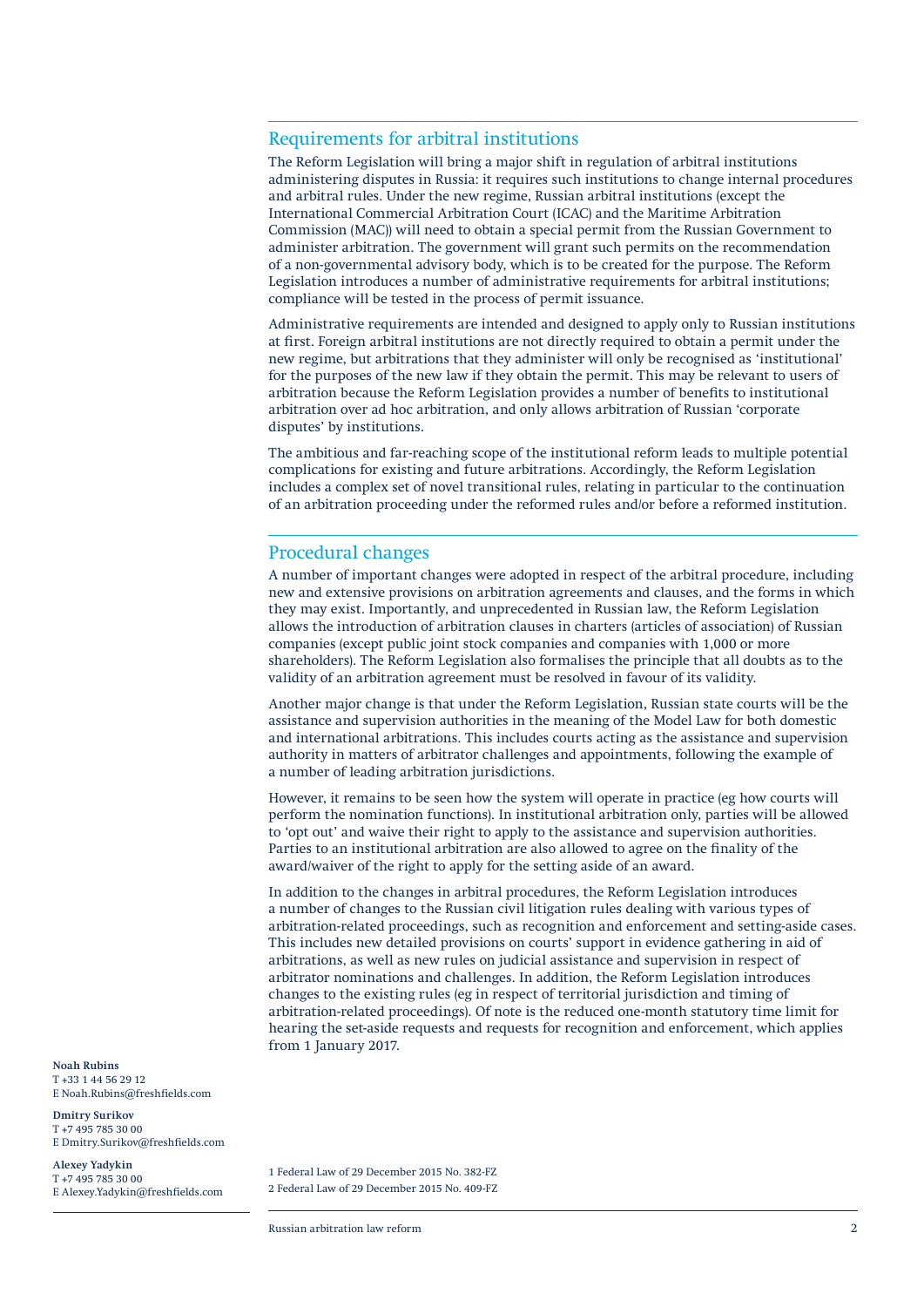You should consider the potential impact of the Reform Legislation when drafting dispute resolution provisions in Russian transactions, most importantly in M&A agreements. In particular, the effect of the new arbitrability rules and their limitations is to be assessed carefully. Your existing arbitration agreements in respect of Russian disputes may also require reassessment. Finally, if you are involved in ongoing Russian arbitral proceedings, the effect of the reform on such proceedings requires careful review. Specialist advice should be sought on these issues, to assess both the opportunities and exposures created by the ambitious and far-reaching reform.

For more information, please contact:



Paris T +33 1 44 56 29 12 E Noah.Rubins@freshfields.com

**Noah Rubins**



**Dmitry Surikov** Moscow T +7 495 785 30 00 E Dmitry.Surikov@freshfields.com



**Alexey Yadykin** Moscow T +7 495 785 30 00 E Alexey.Yadykin@freshfields.com

(Alexey was member of the Russian Ministry of Justice's Working Group for the Russian arbitration law reform)

### freshfields.com

This material is provided by the international law firm Freshfields Bruckhaus Deringer LLP (a limited liability partnership organised under the law of England and Wales) (the UK LLP) and the offices and associated entities of the UK LLP practising under the Freshfields Bruckhaus Deringer name in a number of jurisdictions, and Freshfields Bruckhaus Deringer US LLP,<br>together referred to in the material a The UK LLP has offices or associated entities in Austria, Bahrain, Belgium, China, England, France, Germany, Hong Kong, Italy, Japan, the Netherlands, Russia, Singapore, Spain,<br>the United Arab Emirates and Vietnam. Freshfi This material is for general information only and is not intended to provide legal advice.

© Freshfields Bruckhaus Deringer LLP, December 2015, 01391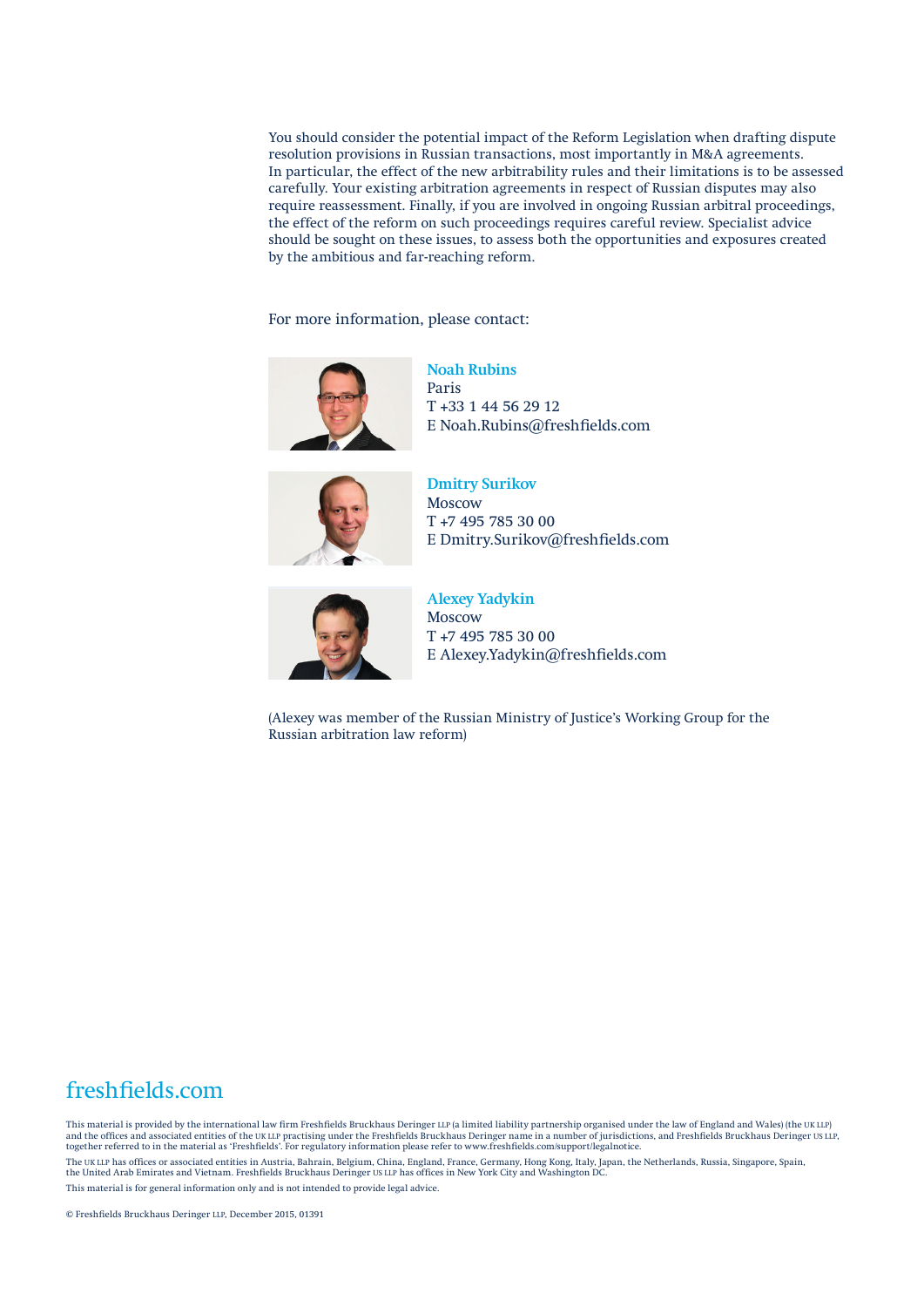# *Реформа российского законодательства об арбитраже*

#### Краткая информация

В России принят новый пакет законов, существенно изменяющий правовое регулирование в отношении «внутреннего» третейского разбирательства и международного арбитража. Новое законодательство потребует серьезных изменений в деятельности существующих в России арбитражных учреждений. Что еще более важно для участников гражданского оборота, новым законодательством об арбитраже подтверждается «арбитрабильность» (возможность передачи в арбитраж/ третейский суд) широкого круга споров, в отношении «арбитрабильности» которых ранее сохранялась неопределенность. В частности, это касается корпоративных споров, которые в рамках нового законодательства признаются «арбитрабильными» (с некоторыми ограничениями). Необходимо тщательно оценивать положения нового законодательства об арбитраже при определении порядка разрешения споров в рамках сделок M&A, а также в рамках иных связанных с Россией сделок. Механизмы разрешения споров, предусмотренные действующими договорами, также могут требовать перепроверки с тем, чтобы гарантировать их корректную работу уже в рамках нового законодательства.

29 декабря 2015 года Президент России подписал Федеральные законы «Об арбитраже»<sup>1</sup> и «О внесении изменений в отдельные законодательные акты в связи с принятием Федерального закона «Об арбитраже»»<sup>2</sup> (далее совместно именуемые **«законодательство об арбитражной реформе»**), которые существенно меняют правовое регулирование арбитража в России. Законодательство об арбитражной реформе вступает в силу с 1 сентября 2016 года, за исключением отдельных положений, которые вступают в силу в более поздние даты.

Законодательство об арбитражной реформе полностью заменяет существующий федеральный закон о «внутреннем» третейском разбирательстве и вносит существенные изменения в действующий закон о международном коммерческом арбитраже, а также в иные нормативно-правовые акты (в том числе в процессуальные кодексы – АПК РФ и ГПК РФ). Законы о «внутреннем» и международном коммерческом арбитраже с учетом внесенных изменений в значительной степени основываются на положениях Типового закона ЮНСИТРАЛ о международном торговом арбитраже (1985) (**«Типовой закон»**). В то же время, имеется и ряд отличий от положений Типового закона.

#### **Ноа Рубинс** T +33 1 44 56 29 12 Э Noah.Rubins@freshfields.com

**Дмитрий Суриков** T +7 495 785 30 00 Э Dmitry.Surikov@freshfields.com

**Алексей Ядыкин** T +7 495 785 30 00 Э Alexey.Yadykin@freshfields.com

1 Федеральный закон от 29 декабря 2015 года № 382-ФЗ 2 Федеральный закон от 29 декабря 2015 года № 409-ФЗ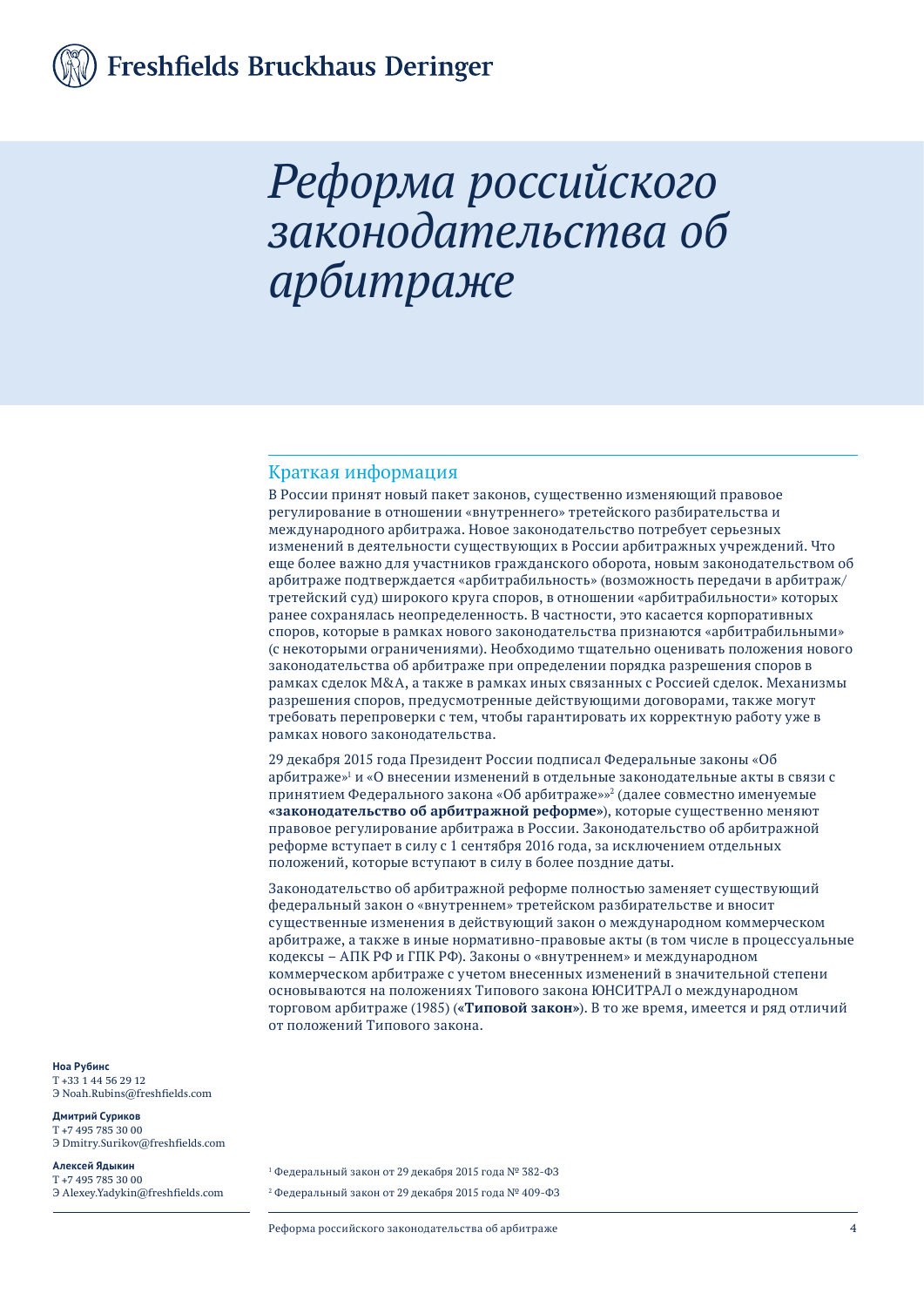#### «Арбитрабильность»; арбитраж корпоративных споров

Законодательство об арбитражной реформе определяет «арбитрабильность» различных категорий споров. По общему правилу, все гражданско-правовые споры могут быть переданы в арбитраж, но предусмотрен и ряд ограничений. В частности, споры по делам о банкротстве и споры из приватизации не подлежат передаче в арбитраж.

По законодательству об арбитражной реформе корпоративные споры в отношении российских компаний признаются по общему правилу «арбитрабильными». Из этого правила есть ряд исключений. Например, не могут быть переданы в арбитраж споры, связанные с выкупом акций или обязательным предложением акций в акционерном обществе. Кроме того, к арбитражу корпоративных споров применяются следующие общие ограничения:

- соглашения о передаче корпоративных споров в арбитраж не могут быть заключены до 1 февраля 2017 года; арбитражные соглашения, предусматривающие возможность передачи в арбитраж корпоративных споров и заключенные до указанной даты, признаются неисполнимыми;

- корпоративные споры могут рассматриваться только в рамках арбитража, администрируемого со стороны постоянно действующего арбитражного учреждения, т.е. не могут рассматриваться третейским судом, образованным сторонами для разрешения конкретного спора (ad hoc);

- местом арбитража должна являться Россия.

Законодательство об арбитражной реформе также содержит новые сложные правила для арбитража корпоративных споров с множественностью лиц, включая нормы о раскрытии информации о споре, вступлении в процесс дополнительных участников и проч.

#### Требования к арбитражным учреждениям

Законодательство об арбитражной реформе предусматривает глубокие перемены в регулировании деятельности арбитражных учреждений, администрирующих споры в России, и требует от таких учреждений существенного пересмотра внутренних процедур и правил арбитража.

В соответствии с новым законодательством все российские арбитражные учреждения, кроме Международного коммерческого арбитражного суда (МКАС) и Морской арбитражной комиссии (МАК) при Торгово-промышленной палате РФ, будут обязаны получить специальное право на администрирование споров на основании актов Правительства РФ. Правительство предоставляет данное право по рекомендации специально создаваемого негосударственного консультативного органа.

Законодательство об арбитражной реформе вводит целый ряд административных требований к арбитражным учреждениям, соответствие которым будет проверяться в процессе получения права на администрирование споров.

Административные требования, предусмотренные законодательством об арбитражной реформе, изначально рассчитаны на применение к российским арбитражным учреждениям. Новое законодательство прямо не требует, чтобы иностранные арбитражные учреждения получали разрешение (право на администрирование споров) в России. В то же время, администрируемые ими арбитражные разбирательства будут признаваться институциональными (т.е. проводимыми в рамках арбитражного учреждения, а не в рамках третейского суда ad hoc) только при условии получения иностранными арбитражными учреждениями указанного разрешения (права). Это может быть важно для сторон арбитражного разбирательства с учетом того, что законодательство об арбитражной реформе предусматривает ряд преимуществ для институционального (администрируемого) арбитража по сравнению с третейским разбирательством ad hoc и допускает арбитраж корпоративных споров только при администрировании со стороны арбитражных учреждений.

**Ноа Рубинс** T +33 1 44 56 29 12 Э Noah.Rubins@freshfields.com

**Дмитрий Суриков** T +7 495 785 30 00 Э Dmitry.Surikov@freshfields.com

#### **Алексей Ядыкин** T +7 495 785 30 00

Э Alexey.Yadykin@freshfields.com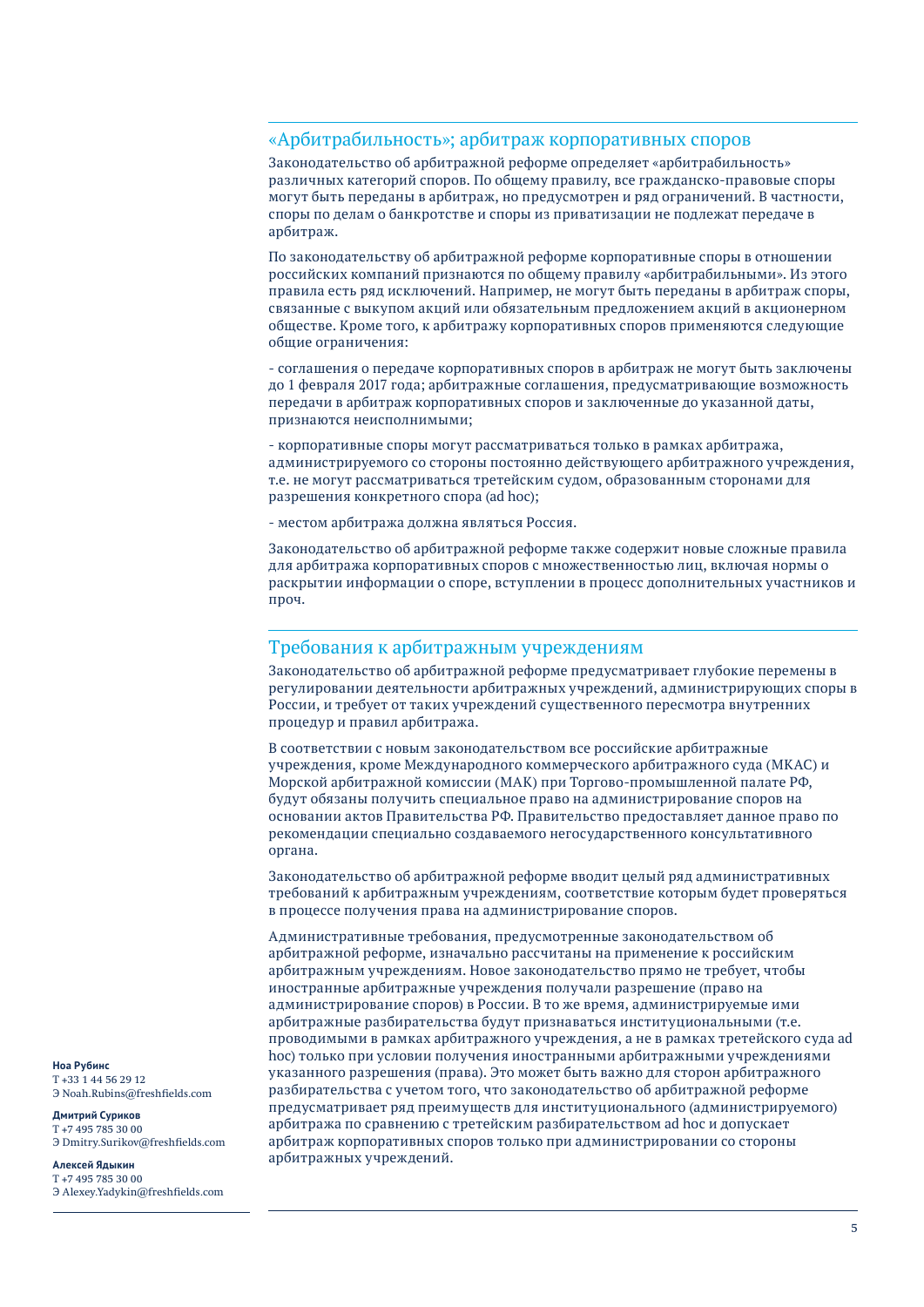Амбициозная и далеко идущая реформа арбитражных учреждений может создать ряд осложнений для уже ведущихся и будущих арбитражных разбирательств. По этой причине законодательство об арбитражной реформе включает в себя сложный комплекс переходных положений, регулирующих, в частности, вопросы продолжения арбитражного разбирательства в ситуации, когда арбитражный регламент и (или) само арбитражное учреждение изменяются в соответствии с новыми требованиями.

#### Процессуальные изменения

Вносится ряд важных изменений процедурного характера. Среди них можно отметить новые положения об арбитражных соглашениях и арбитражных оговорках, а также о формах, в которых они могут быть выражены.

Впервые в российском законодательстве предусматривается возможность включения арбитражных оговорок в уставы российских компаний, за исключением публичных акционерных обществ и акционерных обществ с числом акционеров от 1000 и более. Законодательство об арбитражной реформе также закрепляет принцип, что все сомнения должны толковаться в пользу действительности арбитражного соглашения.

Другое важное изменение, предусмотренное законодательством об арбитражной реформе, заключается в том, что российские государственные суды становятся органами содействия и контроля в отношении арбитража (в значении Типового закона) применительно как к «внутреннему», так и к международному арбитражу. Такого рода полномочия российских судов включают в себя содействие и контроль, в том числе, в вопросах отвода и назначения арбитров. Придание судам данных функций соответствует практике ряда ведущих арбитражных юрисдикций. Однако, остается неясным, как этот механизм будет работать на практике, например, каким образом российские суды будут выполнять функции по назначению арбитров. Стороны, арбитражное соглашение которых предусматривает администрирование арбитража со стороны постоянно действующего арбитражного учреждения, своим соглашением могут исключить возможность обращения к государственным судам как органам содействия и контроля, а также предусмотреть, что арбитражное решение является для них окончательным.

Помимо изменений, относящихся к процедуре арбитражного разбирательства, законодательство об арбитражной реформе вносит ряд изменений в российское гражданское процессуальное законодательство, в том числе в нормы, касающиеся производства в судах по делам о признании, приведении в исполнение и отмене арбитражных решений. В частности, предусмотрены новые нормы о содействии суда в получении доказательств для арбитража, а также нормы о порядке выполнения судами функций органов содействия и контроля по вопросам назначения и отвода арбитров. Кроме того, вносятся изменения в существующие нормы о территориальной подсудности и сроках рассмотрения некоторых категорий судебных дел, связанных с арбитражем. В частности, начиная с 1 января 2017 года сокращается до одного месяца срок рассмотрения дел по заявлениям об отмене, а также о признании и приведении в исполнение арбитражных решений.

**Ноа Рубинс** T +33 1 44 56 29 12 Э Noah.Rubins@freshfields.com

#### **Дмитрий Суриков** T +7 495 785 30 00 Э Dmitry.Surikov@freshfields.com

#### **Алексей Ядыкин**

T +7 495 785 30 00 Э Alexey.Yadykin@freshfields.com